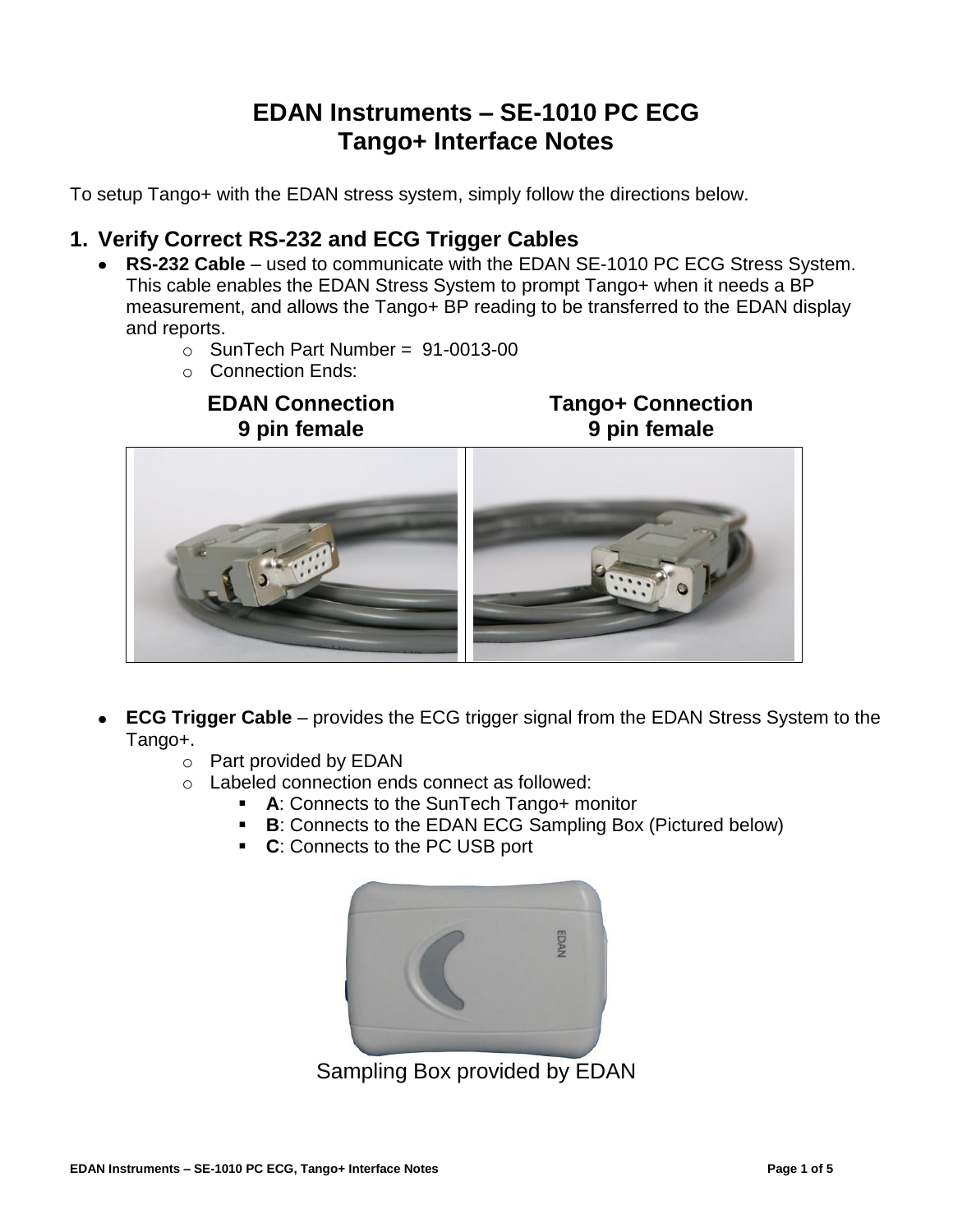

Exercise ECG cable provided by EDAN

# **Tango+ Monitor**



#### **2. Connect the RS-232 Cable** p  $\ddot{\mathbf{c}}$

From: The RS-232 connection on the rear panel of the Tango+.

To: One of the COM ports on the back of the PC of the EDAN stress system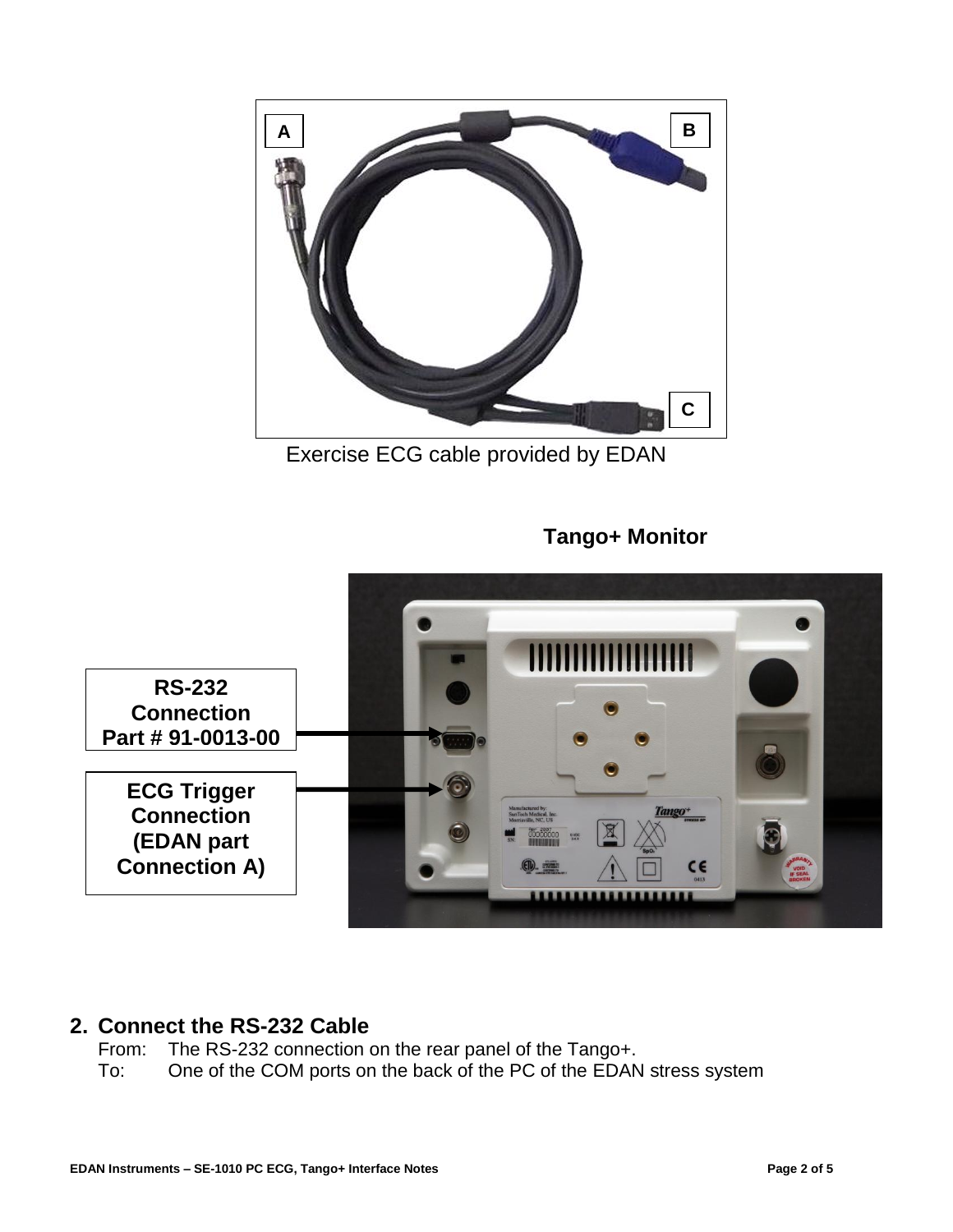## **3. Connect the ECG Trigger Cable**

- From: The BNC External ECG connection (**A**) on the rear panel of the Tango+.
- To: The ECG port converter (**B**) connects to the EDAN converter box and the USB port (**C**) connects to the USB port of the EDAN SE-1010 PC ECG stress system.

## **4. Tango+ Monitor Setup**

- a. When the operating screen is displayed, press the **SELECT** button 2 times. This will bring up the **MAIN MENU** screen.
- b. Using the UP or DOWN arrows, highlight **MONITOR SET UP** and press the **SELECT** button.
- c. Using the UP or DOWN arrows, highlight **STRESS SYSTEM** and press the **SELECT** button.
- d. Using the UP or DOWN arrows, scroll through the list until **SUNTECH** is highlighted and press the **SELECT** button to confirm the choice.
- e. Using the UP or DOWN arrows, select **EXIT** twice to return to the operating screen.

## **5. EDAN System Setup**

 $\rightarrow$  Please reference the EDAN User Manual pages 29-30 & 32-33 for pictorial diagrams of the information provided.

For Resting ECG of wired system:

- a. Insert plug 1 (Resting ECG patient cable provided by EDAN) of the patient cable into socket 3 of DP12 ECG sampling box.
- b. Insert plug 8 (Resting ECG cable provided by EDAN) of the cable into socket 4 of DP12 ECG sampling box.
- c. Insert plug 9 (Resting ECG cable provided by EDAN) of the cable into the USB socket of the PC.
- d. Connect a printer to the PC.
- e. Insert the Sentinel into the USB socket of the PC.
- f. Make sure that the above parts are properly connected, and then connect the PC, and the printer to the power supply.

#### For Exercise ECG of wired system:

- a. Insert plug 2 (Exercise ECG patient cable provided by EDAN) of the patient cable into socket 3 of DP12 ECG sampling box.
- b. Insert plug **C** (Exercise ECG cable provided by EDAN) of the cable into socket 4 of DP12 ECG sampling box.
- c. Insert plug **A** (Exercise ECG cable provided by EDAN) of the cable into the USB socket of the PC.
- d. Connect plug **B** (Exercise ECG cable provided by EDAN) of the cable to the BP monitor.
- e. Connect a treadmill or an ergometer to the PC.
- f. Connect a printer to the PC.
- g. Insert the Sentinel into the USB socket of the PC.
- h. Make sure that the above parts are properly connected, and then connect the PC, treadmill/ergometer and printer to the power supply.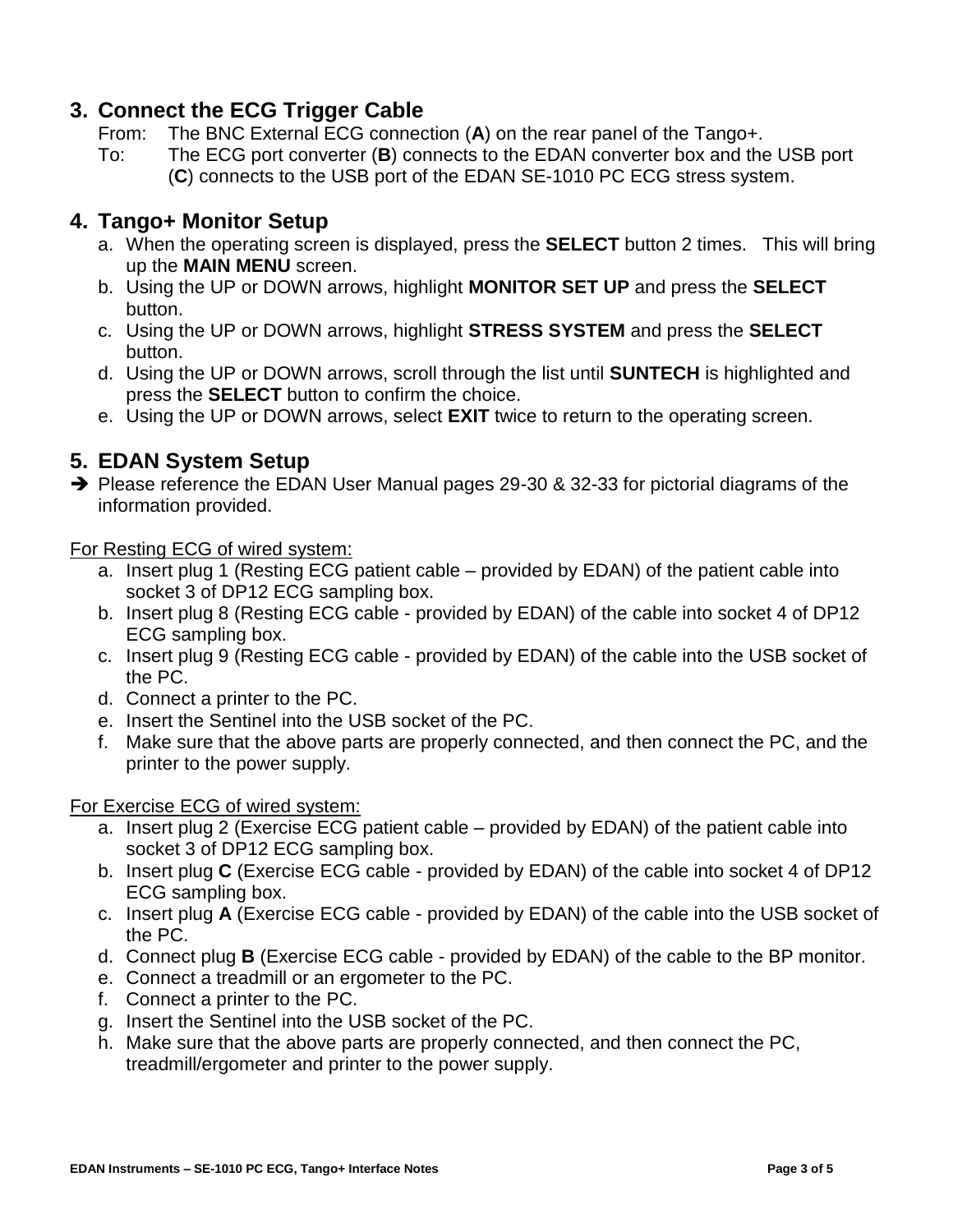## **FAQs for Tango+**

- **Q. The Tango+ displays a status message. What does it mean and what do I do?**
- **A.** See the Quick Set-Up guide (that is attached to your Tango+) or the Troubleshooting section in your User's Guide for details on the Status Message and solution.
- **Q. The Tango+ monitor returns results of 0/0 after blood pressure measurements. What do I need to do to get a BP reading?**
- **A.** There are certain noisy conditions where the Tango+ cannot accurately measure BP. When the Tango+ encounters these situations, it returns a reading of 0/0. Placement of the microphone attached to the cuff is critical for reliable operation of the Tango+. Follow the instructions in the **Cuff Tutorial** (located on the SunTech Medical website under Products  $\rightarrow$  Tango+) for correct microphone placement. Follow steps 1 and 2 in Conducting the Stress Test in the User's Guide to provide the best conditions to obtain a measurement.
- **Q. Can I use a heart rate or blood pressure simulator to test whether the Tango+ is working correctly with my stress system?**
- **A.** You cannot use a heart rate or blood pressure simulator to test whether the Tango+ is working with your stress system. The Tango+ monitor requires that the ECG signal and the Korotkoff sounds, collected by the microphone in the cuff, originate from the same source, meaning the patient.

#### **Q. I cannot clearly see the Tango+ display. How do I fix this?**

- **A.** If you cannot clearly read Tango+, you can adjust the contrast of the display by following these steps:
	- 1. When the operating screen is displayed, press the **SELECT** button 2 times. This will bring up the **MAIN MENU** screen.
	- 2. Using the UP or DOWN arrows, highlight **MONITOR SET UP** and press the **SELECT** button.
	- 3. Using the UP or DOWN arrows, highlight **CONTRAST** and press the **SELECT** button.
	- 4. Using the UP or DOWN arrows, modify the contrast of the screen. When you are finished, and press the **SELECT** button to confirm the choice.
	- 5. Using the UP or DOWN arrows, select **EXIT** twice to return to the operating screen.
- **Q. My Tango+ displays a message, "Please VERIFY CALIBRATION" or "Equipment Maintenance and Calibration Required." What do I do?**

## **A. Verification of Pressure Calibration**

## **Equipment Required:**

- 1. Calibrated electronic manometer or equivalent.
- 2. 500mL volume or the Orbit-K Adult Plus cuff wrapped around something that will not break or crush (no glass).
- 3. Hand Inflation Bulb with bleed valve.
- 4. Tubing, Tee pieces, and miscellaneous connectors or you can order the T-Tube Kit (SunTech Part # 98-0030-00).